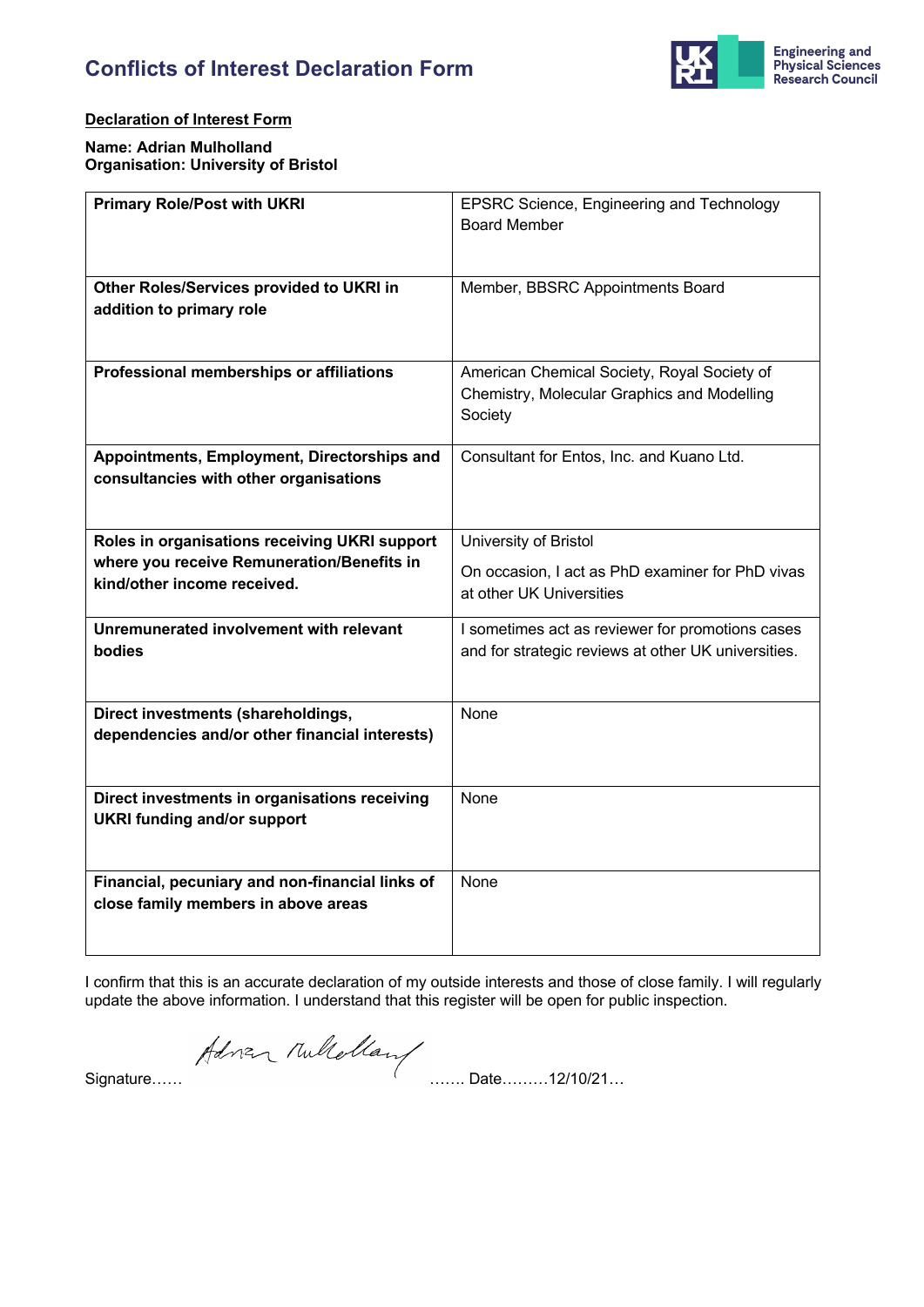

## **UK Research and Innovation**

#### **What is a Conflict of Interest?**

#### **DEFINITIONS**

UKRI defines a conflict of interest as a set of circumstances that creates a risk that an individual's ability to apply judgement or act in one role is, or could be, impaired or influenced by a secondary interest. Even a perception of competing interests, impaired judgement or undue influence may be damaging to UKRI's reputation.

Generally, conflicts might occur if individuals have for example:

- A direct or indirect financial interest;
- Non-financial or personal interests;
- Competing loyalties between an organisation they owe a primary duty to and/or some other person or entity.

Any private, personal or commercial interests which give rise to (or could be perceived to give rise to) such a conflict of interest must be recognised, disclosed appropriately and either eliminated or properly managed. Reporting, recording and managing potential conflicts effectively protects staff and can help to generate public trust and confidence.

#### **EXAMPLES OF CONFLICTS OF INTEREST**

Outlined below are examples of a range of situations where there could be (or could be perceived to be) a conflict of interest:

#### **Financial Interests**

An individual may receive a direct financial benefit from the consequences of the awarding of funding, e.g.;

- A director, including a non-executive director, or senior employee in an organisation which is doing, or which is likely, in receipt of funding or possibly seeking to obtain funding;
- A shareholder (or someone with similar ownership interests), a partner or owner of a private or not-for-profit company which is, or is likely to seek, or obtain funding;
- A shareholder or UKRI related start up;
- A management consultant for a business/individual;
- In receipt of secondary income from a business/individual;
- In receipt of any payments (for example honoraria, one-off payments, day allowances or travel or subsistence) from an organisation possibly seeking to obtain funding.

#### **Indirect Financial Interests**

This is where an employee has a close association with an individual who has a financial interest, a non-financial professional interest or a non-financial personal interest in a commissioning decision (as those categories are described above) for example:

- Spouse / partner;
- Close relative (e.g., parent, grandparent, child, grandchild or sibling) or friend;
- Business partner;
- A financial relationship (e.g. pension) with a business/individual seeking to obtain funding.

#### **Non-financial Professional Interest**

This is where an individual may obtain a non-financial professional benefit from the consequences of a funding award, such as increasing their professional reputation or status or promoting their professional career. This may, for example, include situations where the individual is:

- An advocate for a particular group; or
- A member of a particular specialist professional body.

#### **Non-financial Personal Interests**

This is where an individual may benefit personally in ways which are not directly linked to their professional career and do not give rise to a direct financial benefit. This could include, for example, where the individual is:

- A voluntary sector champion for business/individual;
- A volunteer for business/individual; or
- A member of a lobby or pressure group with an interest research or development.

#### **Indirect Interests**

This is where an individual has a close association with an individual who has a financial interest, a non-financial professional interest or a non-financial personal interest in a commissioning decision (as those categories are described above) for example, a: